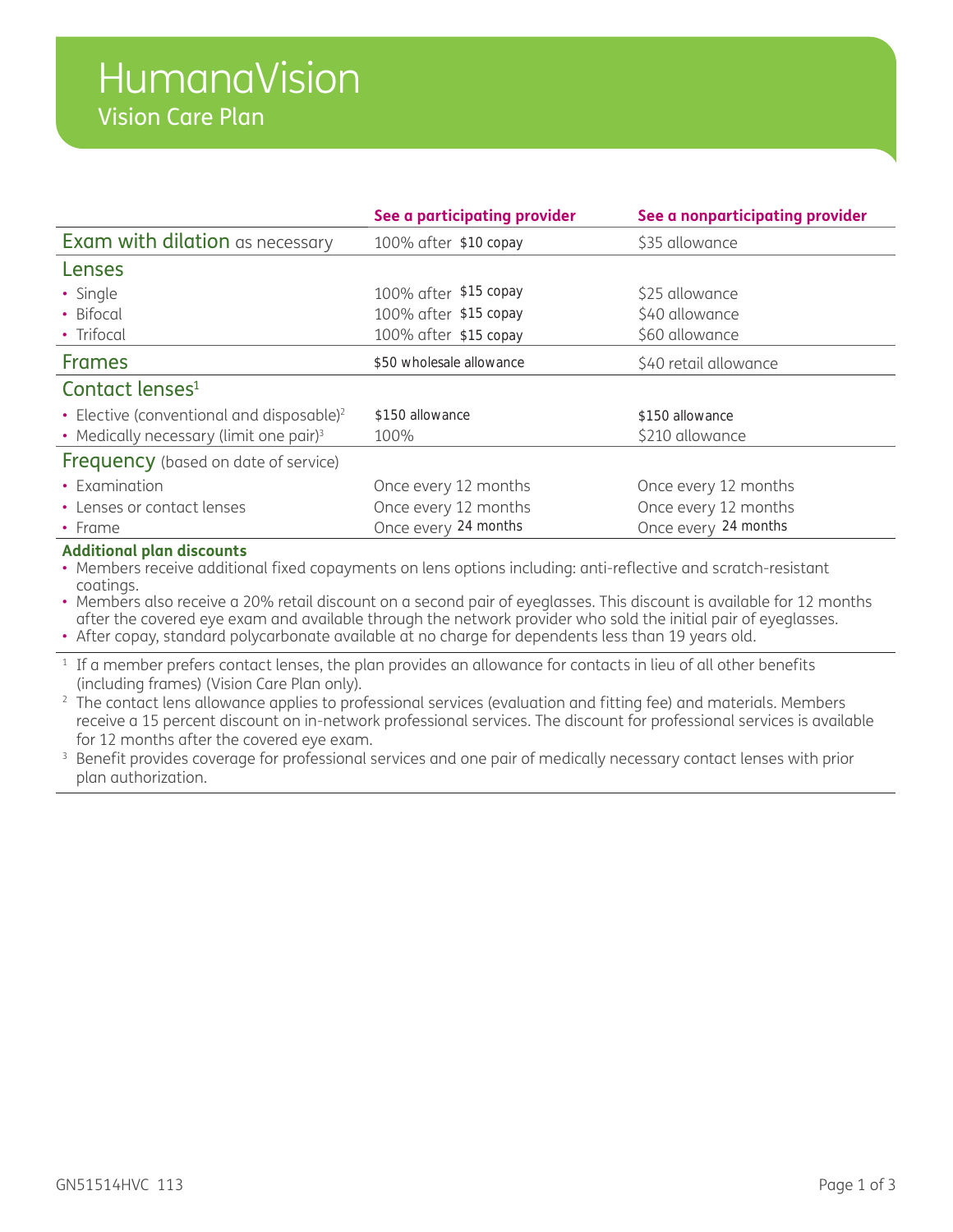# HumanaVision Lasik discount

We have contracted with many well-known facilities and eye doctors to offer Lasik procedures at substantially reduced fees. You can take advantage of these low fees when procedures are done by network providers. The network locations listed below offer the following prices (per eye):

| <b>Conventional / Traditional</b>              |                                              |                                            | <b>Custom</b>                                       |                            |
|------------------------------------------------|----------------------------------------------|--------------------------------------------|-----------------------------------------------------|----------------------------|
| <b>TLC</b>                                     |                                              |                                            |                                                     |                            |
| 888-358-3937<br>(designated<br>locations only) |                                              | \$895                                      | \$1,295                                             | \$1,895*                   |
| <b>LasikPlus</b>                               | $$695*$                                      | $$1,395*$                                  |                                                     |                            |
| 866-757-8082                                   | LasikPlus free<br>enhancements<br>for 1 year | LasikPlus free<br>enhancements<br>for life | \$1,895*<br>LasikPlus free<br>enhancements for life |                            |
| QualSight<br>LASIK                             | \$895<br>QualSight free                      | \$1,295<br>with QualSight                  | \$1,320                                             | \$1,995*<br>with QualSight |
| 855-456-2020                                   | enhancements<br>for 1 year                   | Lifetime<br>Assurance Plan                 |                                                     | Lifetime<br>Assurance Plan |

You can also use independent Lasik provider network doctors to receive a 10% discount from usual and customary prices and pay no more than \$1,800 per eye for Conventional Lasik and \$2,300 per

\*with IntraLase<sup>TM</sup>

### How does the wholesale frame allowance work?

Benefits include a wholesale frame allowance. If the wholesale cost exceeds the frame allowance, members pay twice the wholesale difference. They never pay full retail.

| <b>Retail price*</b> | <b>Wholesale price</b> | Wholesale allowance | Member pays                           | Savings |
|----------------------|------------------------|---------------------|---------------------------------------|---------|
| \$125                | 550                    | 550                 |                                       | \$125   |
| \$187.50             |                        | S50                 | \$50 (\$75-\$50=\$25x2=\$50) \$137.50 |         |

\* Retail costs may differ and are based on 2½ times the wholesale cost. Actual savings may vary.

#### Use your HumanaVision benefits

HumanaVision options have you covered and make eye care affordable. You have access to one of the largest vision networks in the United States, with more than 35,000 participating optometrist, ophthalmologists, and national retail locations, including LensCrafters®, Pearle Vision®, Sears® Optical, Target® Optical, and JCPenney® Optical. In addition you'll enjoy:

- The same benefits at all participating providers, no matter where they're located
- Wholesale pricing on frames, avoiding high retail markups
- Simple access to plan information, provider search, Customer Care and other automated services at **HumanaVisionCare.com**



LENSCRAFTERS **PEARLE VISINN** 



#### How it Works

**JCPenney** Optical

- 1. After signing up for your vision plan, you will receive an ID card in the mail
- 2. Prior to scheduling your appointment, select a network provider through the Customer Care Center, automated information line, or **HumanaVisionCare.com**
- 3. Schedule an appointment, providing your name, the patient's name and employer
- 4. Sign your provider's form after your exam, you'll pay any copayments and/or costs of any upgrades at this time

*Sears* 

O OPTICAL